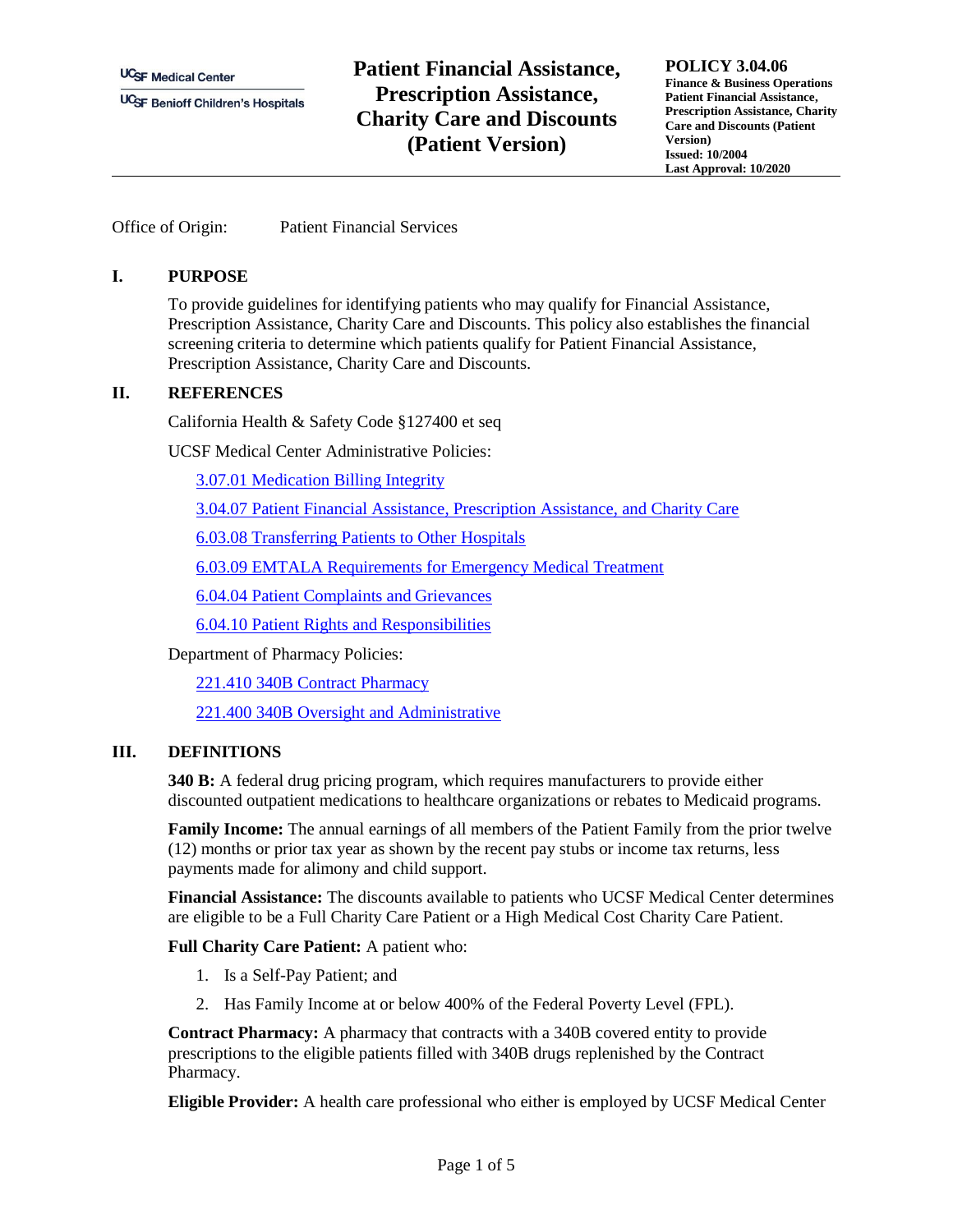**POLICY 3.04.06 Finance & Business Operations Patient Financial Assistance, Prescription Assistance, Charity Care and Discounts (Patient Version) Issued: 10/2004 Last Approval: 10/2020**

or provides health care under contractual or other arrangements such that responsibility for the care provided remains with UCSF Medical Center.

**High Medical Cost Charity Care Patient:** A patient who:

- 1. Is not a Self-Pay Patient (i.e. the patient has a third party source of payment);
- 2. Has Family Income at or below 400% of the Federal Poverty Level (FPL); and
- 3. Has out-of-pocket medical expenses in the prior twelve (12) months (whether incurred at UCSF Medical Center or at other medical providers) that exceed 10% of Family Income.

**Discount:** A reduction applied to billed charges to determine patient liability.

**Medically Necessary Service:** A medical service or treatment that is necessary to treat or diagnose a medical condition, the omission of which could adversely affect the patient's condition, illness or injury, and is not an elective or cosmetic surgery or treatment.

**Patient Family:** For patients eighteen (18) years of age and older, the Patient Family includes the patient's spouse, domestic partner, and dependent children under twenty-one (21) years of age, whether living at home or not. For patients under eighteen (18) years of age, the Patient Family includes the patient's parent(s) or caretaker relative(s), and other children under twenty-one (21) years of age of the parent(s) or caretaker relative(s).

**Patient Responsibility:** A copayment, coinsurance, deductible, or other amount due from an insured patient under the insured patient's benefit plan. Patient Responsibility does not include amounts due from an insured patient for services that are not covered benefits under the insured patient's benefit plan.

**Prescription Assistance:** The discounts available to patients who UCSF Medical Center determines are eligible for help with pharmacy charges and out-of-pocket expense.

**Self-Pay Patient:** A patient who has no third-party source of payment for health care services. Self-Pay Patients include without limitation: (i) patients who qualify for a government program but receive services that are not covered under the program; and (ii) patients whose benefits have exhausted prior to or during the provision of services.

**Insured Patient (Type I):** An Insured Patient who seeks non-emergent Medically Necessary Services at UCSF Medical Center that are either (i) not covered at UCSF Medical Center because UCSF Medical Center is not a participating provider under the patient's benefit agreement; or (ii) not covered at all under the patient's benefit agreement.

**Insured Patient (Type II):** An Insured Patient who could receive coverage for Medically Necessary Services at UCSF Medical Center from a commercial payer, but the patient elects not to seek coverage for such services.

### **IV. POLICY**

- A. The policy applies to California residents who are either uninsured patients or Insured Patients (Type I or Type II) with substantial patient liability.
- B. The policy does not include routine waiver of deductibles, co-payments and/or co-insurance imposed by insurance companies, services which are not medically necessary (e.g. cosmetic surgery), or separately-billed physician services. Prescription Assistance does not replace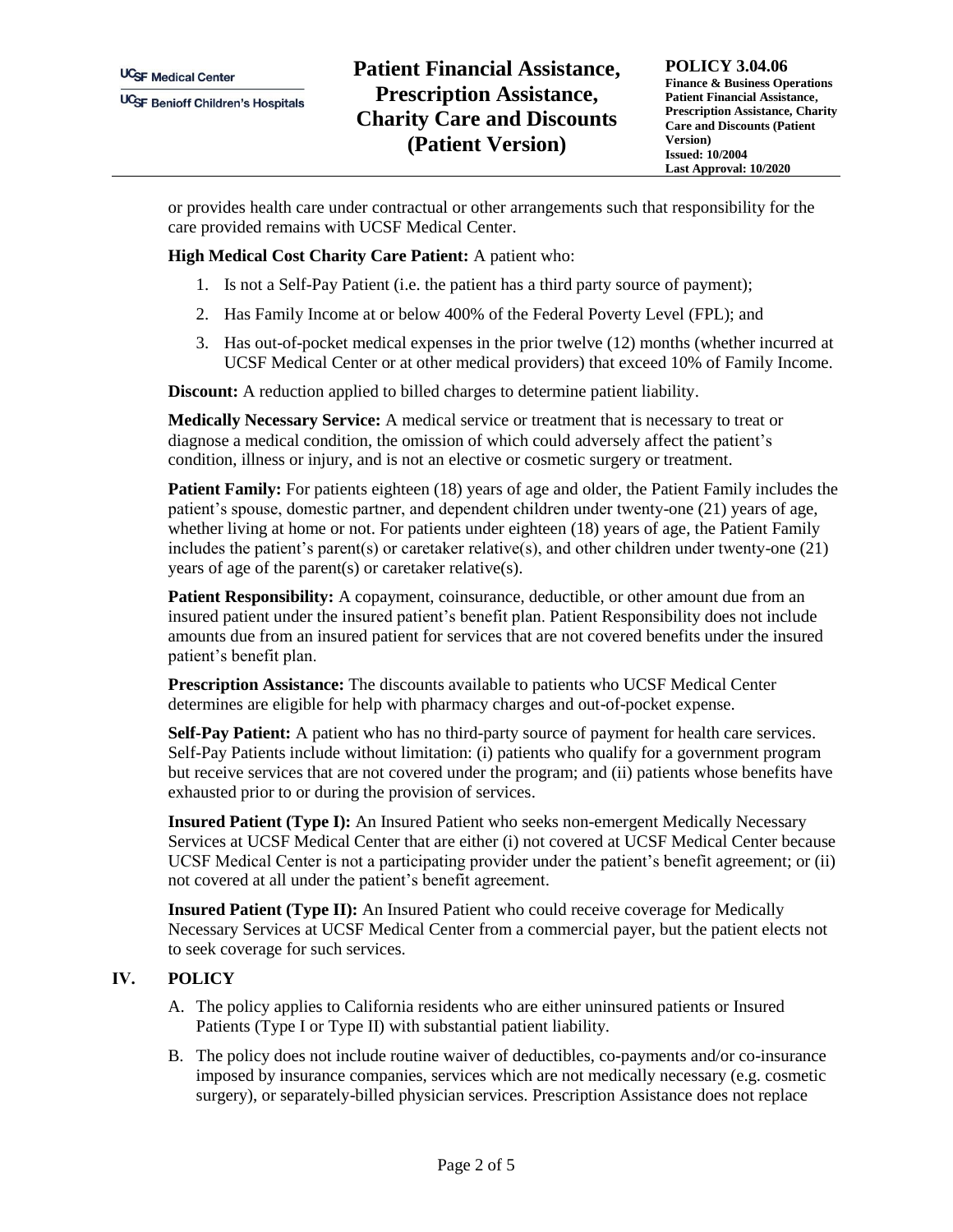# **Patient Financial Assistance, Prescription Assistance, Charity Care and Discounts (Patient Version)**

**POLICY 3.04.06 Finance & Business Operations Patient Financial Assistance, Prescription Assistance, Charity Care and Discounts (Patient Version) Issued: 10/2004 Last Approval: 10/2020**

other financial resources available to the patient, including but not limited to group or individual medical plans, workers compensation, Medicare, Medicaid, pharmaceutical assistance programs provided directly to the patient(s) by drug manufacturers, state, federal or military programs, county aide, third party liability payers, or any other situation in which another person or entity may have a legal responsibility to pay for the costs of medical services, including prescription drugs.

C. A patient will not be eligible for Financial Assistance if the patient/responsible party provides false information about financial eligibility.

### **V. PROCEDURES**

A. Financial Assistance: Patients are eligible for Financial Assistance when they submit a completed application for Financial Assistance and demonstrate through the application process that they meet one of the following eligibility criteria on Table 1:

| Category of<br><b>Financial</b><br><b>Assistance</b>               | <b>Eligibility</b>                                                                                                                                                                  | <b>Discount</b>                                 |  |
|--------------------------------------------------------------------|-------------------------------------------------------------------------------------------------------------------------------------------------------------------------------------|-------------------------------------------------|--|
| <b>Full Charity Care</b><br><b>Discount</b>                        | 1.<br>Self-Pay Patient; and<br>2.<br>Family Income at or below 400% of the<br>Federal Poverty Level (FPL)                                                                           | 100% write off of<br>amount due from<br>patient |  |
| <b>High Medical Cost</b><br><b>Charity Care</b><br><b>Discount</b> | 1. Not a Self-Pay Patient ( <i>i.e.</i> patient has third<br>party coverage);<br>Family Income at or below 400% of the<br>2.<br>Federal Poverty Level (FPL); and                    | 100% write off of<br>Patient<br>Responsibility  |  |
|                                                                    | 3.<br>Out-of-pocket medical expenses in prior<br>twelve (12) months (whether incurred at<br><b>UCSF</b> Medical Center or other medical<br>providers) exceeds 10% of Family Income. |                                                 |  |

- B. The Financial Assistance application is available by visiting [https://www.ucsfhealth.org/billing\\_and\\_records/](https://www.ucsfhealth.org/billing_and_records/) or by calling Patient Financial Services at 1-866-433-4035.
- C. Discounts: The discounted amounts set forth in Table 2 below shall apply to (i) Self-Pay Patients who do not qualify for Financial Assistance; and (ii) Insured Patients (Type I). No discount shall be afforded to Insured Patients (Type II).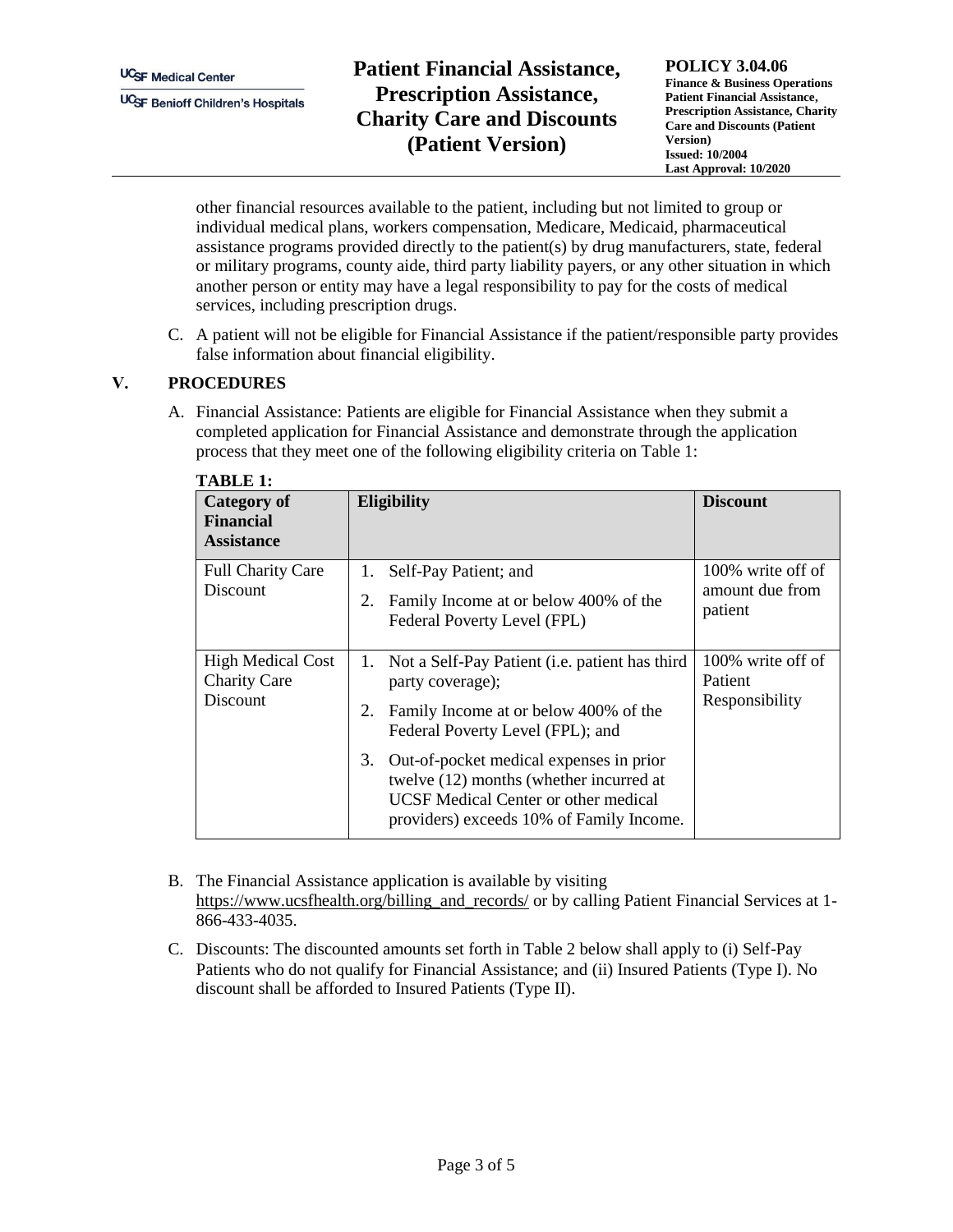## **Patient Financial Assistance, Prescription Assistance, Charity Care and Discounts (Patient Version)**

**POLICY 3.04.06**

**Finance & Business Operations Patient Financial Assistance, Prescription Assistance, Charity Care and Discounts (Patient Version) Issued: 10/2004 Last Approval: 10/2020**

| TABLE 2:                                                            |                                                                                                                                                                                                                     |  |  |
|---------------------------------------------------------------------|---------------------------------------------------------------------------------------------------------------------------------------------------------------------------------------------------------------------|--|--|
| <b>Patient Type</b>                                                 | <b>Discount</b>                                                                                                                                                                                                     |  |  |
| Self-Pay Patients who do<br>not qualify for Financial<br>Assistance | <i>Facility Charges: Discount is 125% of Medicare rate (or 70%)</i><br>of billed charge amount for services without Medicare value)<br><i>Professional Charges: Discount is 50% of the billed charge</i><br>amount. |  |  |
| Insured Patient (Type I)                                            | <i>Facility Charges: Discount is 125% of Medicare rate (or 70%)</i><br>of billed charge amount for services without Medicare value)<br><i>Professional Charges: Discount is 50% of the billed charge</i><br>amount  |  |  |
| Insured Patient (Type II)                                           | No discount                                                                                                                                                                                                         |  |  |

- D. Pharmacy Limitations:
	- 1. Patients approved for Financial Assistance under this policy will be required to obtain prescription services at Contract Pharmacy to receive the discounted price.
	- 2. Narcotics, lifestyle medication and over-the-counter items are excluded from the Prescription Assistance Program
- E. Payment Plans
	- 1. Patients can be offered a payment plan. Payment plans will be interest-free.
	- 2. Standard payment plan length will be twelve (12) months or less, depending on the outstanding balance. Longer payment plans can be provided on an exception basis, with sufficient management approval. If hospital and patient are unable to agree on the terms of a payment plan, the default payment plan shall be a monthly payment of not more than ten percent (10%) of the patient's Family Income after excluding essential living expenses. "Essential living expenses" means any of the following: rent or house payment and maintenance, food and household supplies, utilities and telephone, clothing, medical and dental payments, insurance, school or child care, child or spousal support, transportation and auto expenses, including insurance, gas, and repairs, installment payments, laundry and cleaning, and other extraordinary expenses.
	- 3. A payment plan may be declared inoperative after the patient's failure to make all consecutive payments due during a ninety (90)-day period. Before declaring a payment plan no longer operative, the hospital, collection agency, or assignee shall make a reasonable attempt to contact the patient by telephone and to give notice in writing that the extended payment plan may become inoperative, and of the opportunity to renegotiate the extended payment plan. Prior to the payment plan being declared inoperative, the hospital, collection agency, or assignee shall attempt to renegotiate the terms of the defaulted extended payment plan, if requested by the patient.
- F. Appeal
	- 1. A patient who is denied charity care or discounts may appeal the decision by writing to: Self-Pay Billing Office Assistant Director, UCSF Medical Center, Patient Financial